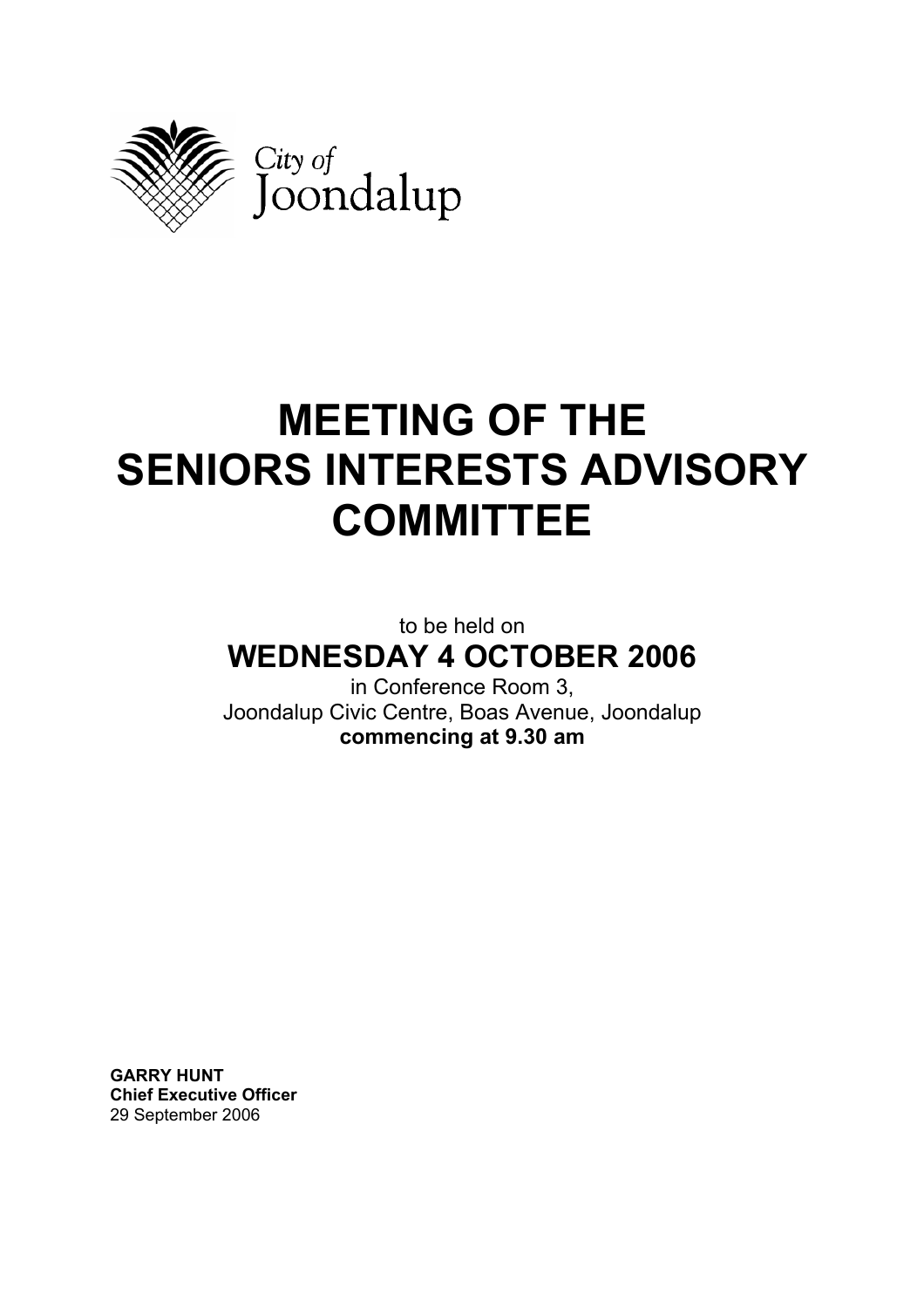#### **CITY OF JOONDALUP**

Notice is hereby given that a Meeting of the **SENIORS INTERESTS ADVISORY COMMITTEE** will be held in Conference Room 3, Civic Centre, Boas Avenue, Joondalup on **WEDNESDAY 4 OCTOBER 2006** commencing at **9.30 AM.** 

GARRY HUNT Chief Executive Officer **Joondalup Chief Executive Officer** 29 September 2006 Western Australia

#### **AGENDA**

#### **Committee Members:**

| Cr R (Richard) Currie<br>Cr B (Brian) Corr                          | Councillor<br>(South Ward)<br>(South-East Ward)<br>Councillor         |
|---------------------------------------------------------------------|-----------------------------------------------------------------------|
| Ms S (Sharleen) Mann (Chair)                                        | <b>Industry Representative - Silver Chain</b>                         |
| Mr A (Allyn) Bryant                                                 | Industry Representative - Association of Independent<br>Retirees      |
| Mr K (Kevan) Rogerson                                               | <b>Industry Representative – Centrelink</b>                           |
| Ms H (Helen) Attrill                                                | Industry Representative – Aged & Community Services<br>WA (ACSWA) Inc |
| Ms M (Margaret) March                                               | <b>Community Representative</b>                                       |
| Ms V (Valerie) Corey                                                | <b>Community Representative</b>                                       |
|                                                                     | <b>Community Representative</b>                                       |
| Ms P (Patricia) Geary                                               | <b>Community Representative</b>                                       |
| <b>Employees:</b>                                                   |                                                                       |
| Mr G (Graeme) Hall                                                  | <b>Manager, Community Development Services</b>                        |
|                                                                     | <b>Administration Officer</b>                                         |
| Ms J (Joy) Coleman<br>Ms L (Lanie) Pianta<br>Ms G (Gillian) Hampson | <b>Community Development Officer</b>                                  |

#### **Invited Quests:**

| Ms S (Sue) Chapman       | Department for Community Development                      |
|--------------------------|-----------------------------------------------------------|
| Ms J (Jeanette) McDonald | <b>Community Vision Inc.</b>                              |
| Mr P (Peter) Boam        | WA Retirement Complexes Residents Association<br>(WARCRA) |

#### **DECLARATION OF OPENING**

#### **APOLOGIES/LEAVE OF ABSENCE**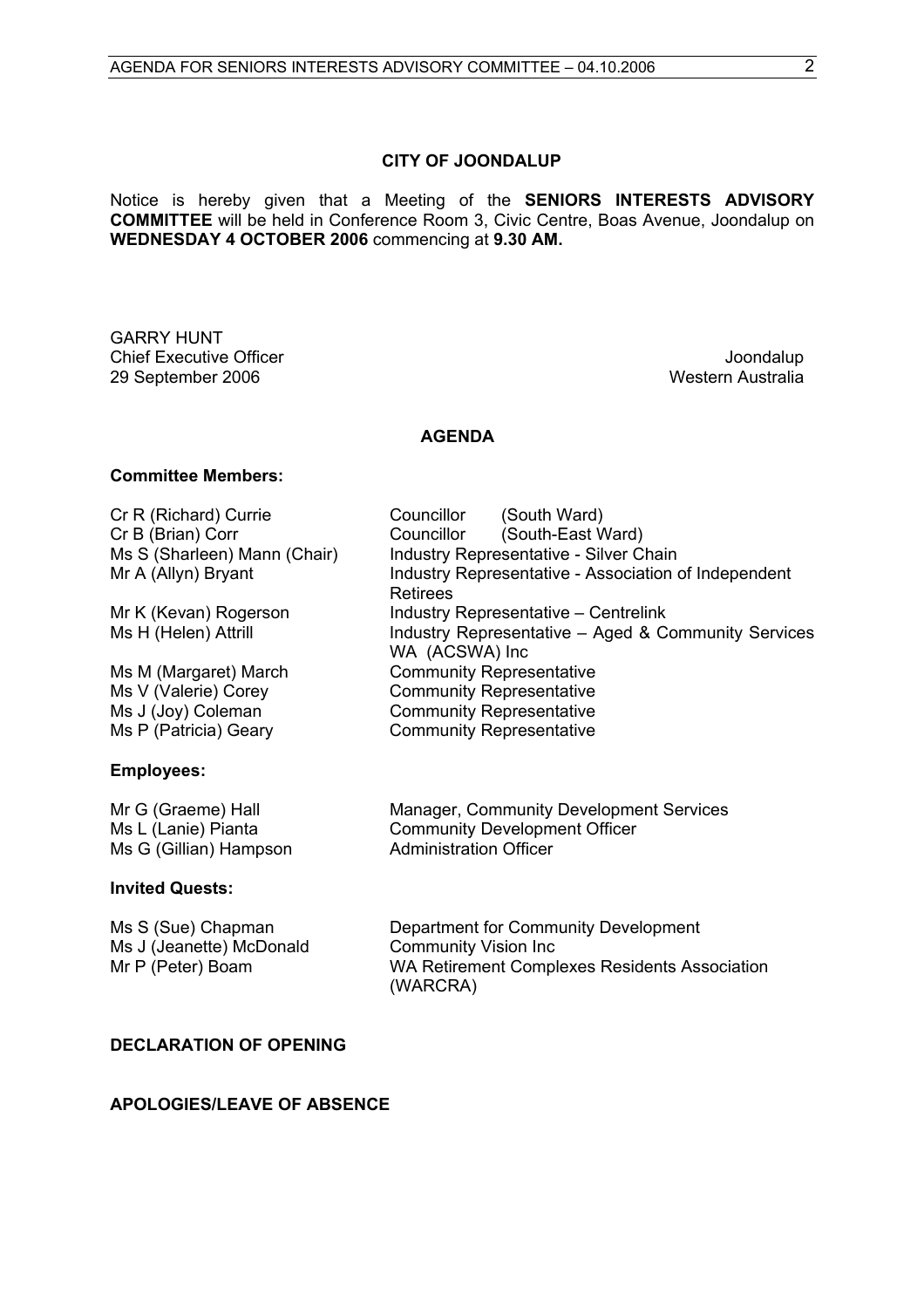#### **CONFIRMATION OF MINUTES**

MINUTES OF THE SENIORS INTERESTS ADVISORY COMMITTEE MEETING HELD ON 2 AUGUST 2006

#### **RECOMMENDATION**

**That the minutes of the meeting of the Seniors Interests Advisory Committee held on 2 August 2006 be confirmed as a true and correct record.** 

**ANNOUNCEMENTS BY THE PRESIDING PERSON WITHOUT DISCUSSION** 

#### **DECLARATIONS OF INTERESTS**

**IDENTIFICATION OF MATTERS FOR WHICH THE MEETING MAY SIT BEHIND CLOSED DOORS** 

**PETITIONS AND DEPUTATIONS** 

#### **REPORTS**

|               |                                                                           | <b>WARD</b> | <b>PAGE</b><br><b>NO</b> |
|---------------|---------------------------------------------------------------------------|-------------|--------------------------|
| <b>ITEM1</b>  | <b>STATUS REPORT - SENIORS PLAN 2004 - 2008</b>                           | All         | 4                        |
| ITEM 2        | TRANSITIONS IN AGEING RESEARCH PROJECT – AN<br><b>OVERVIEW 2006</b>       | All         | 10                       |
| <b>ITEM3</b>  | <b>PRESENTATION – TALES OF TIMES PAST – VASANTI</b><br><b>SUTHERLAND</b>  | All         | 14                       |
| <b>ITEM 4</b> | <b>PRESENTATION - SCHOOL VOLUNTEER PROGRAM -</b><br><b>CHRISTINE GREY</b> | All         | 15                       |

**MOTIONS OF WHICH PREVIOUS NOTICE HAS BEEN GIVEN** 

**REQUESTS FOR REPORTS FOR FUTURE CONSIDERATION** 

**CLOSURE**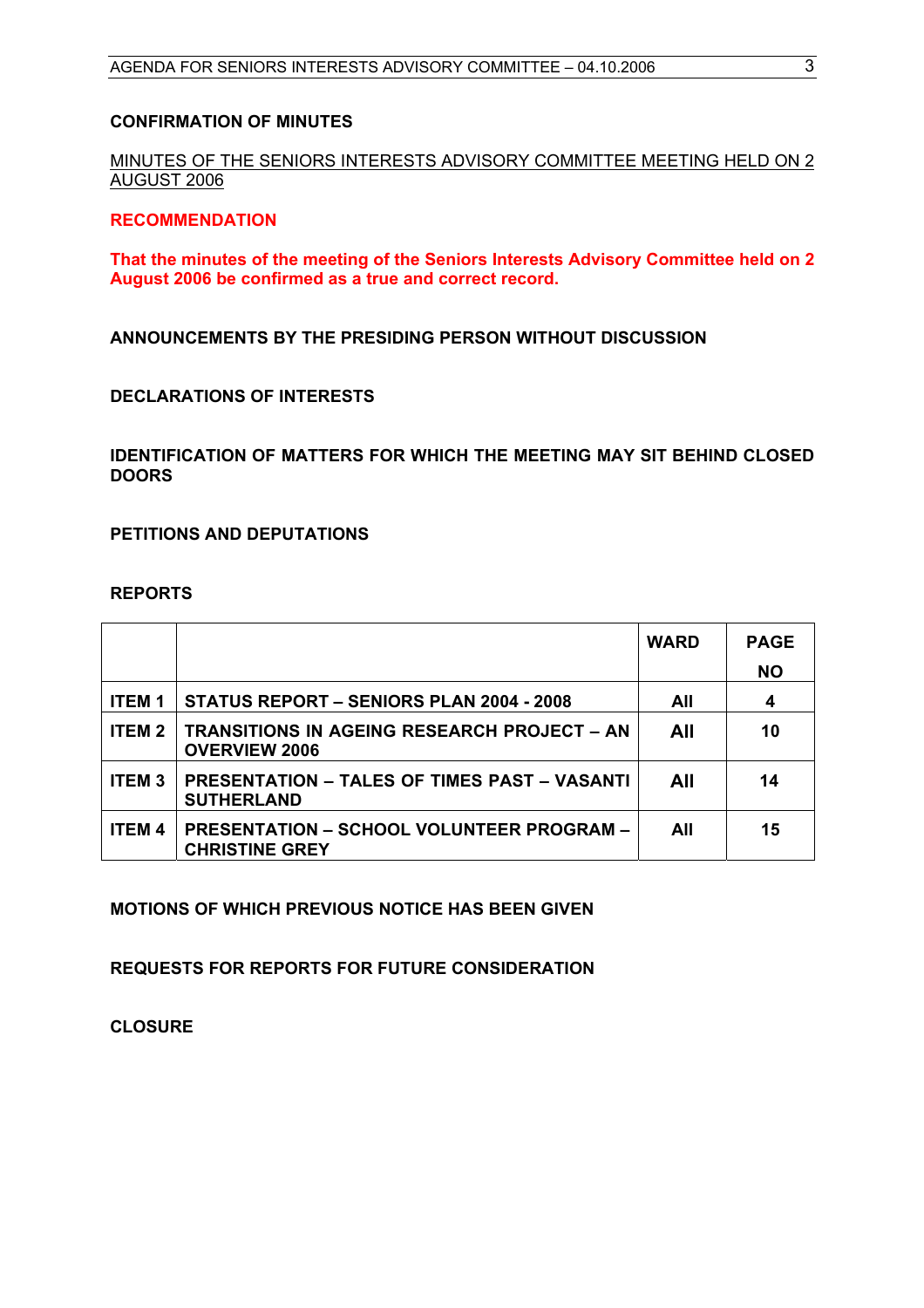# <span id="page-3-0"></span>**ITEM 1 STATUS REPORT - SENIORS PLAN 2004-2008 [55511]**

**WARD:** All

**RESPONSIBLE** Mr Chris Terelinck **A/DIRECTOR:** Director Planning and Community Development

#### **PURPOSE**

To provide the Seniors Interests Advisory Committee (SIAC) with a status report for the Seniors Plan 2004–2008 to date.

#### **EXECUTIVE SUMMARY**

The Seniors Plan was developed to guide the efforts of the City of Joondalup in relation to its work with seniors. Council endorsed the Seniors Plan 2004–2008 on 11 November 2003.

This report outlines the achievements and challenges of actions and tasks in the plan.

Attachment 1 provides a copy of the Seniors Plan, listing the status of actions and tasks to August 2006. Items implemented in 2004 to 2006 are reflected in the status comments. Of the 23 actions listed in the plan, 20 (87%) have been accomplished. For those tasks that have not been met, the status comments provide an explanation.

*It is recommended that the Committee NOTES the progress of actions and tasks as outlined in the Seniors Plan 2004-2008.* 

#### **BACKGROUND**

The Seniors Plan evolved from the "Seniors Master Plan – Leisure and Social Activity Needs", which was commissioned by Council in 2001. The consultant's brief was to inform Council of the social and recreation needs of seniors within the City of Joondalup.

A report seeking Council's endorsement of the Seniors Plan was initially considered by the Council in September 2001. At that time Council resolved to defer further consideration of the Seniors Master Plan, in order to seek guidance from the City's Senior's Interests Advisory Committee. As a result of feedback from the committee, a follow-up survey was undertaken in June 2002 to test the initial findings of the study. This consultation broadened the process and confirmed the 2001 findings of the original report presented to Council.

The Seniors Master Plan was later refined with the leisure component being redirected into the City's Leisure Plan, and the Seniors Plan was adopted by the Council in November 2003.

#### **DETAILS**

#### **Achievements**

Of the 23 actions listed in the plan, three have not been implemented in full therefore representing an 87% implementation rate from commencement in 2004 to August 2006. Achievements are associated with life-long learning, information provision, policy review, community participation, volunteering and the prevention of Elder Abuse. Positive strategies that have come from the plan are highlighted as follows: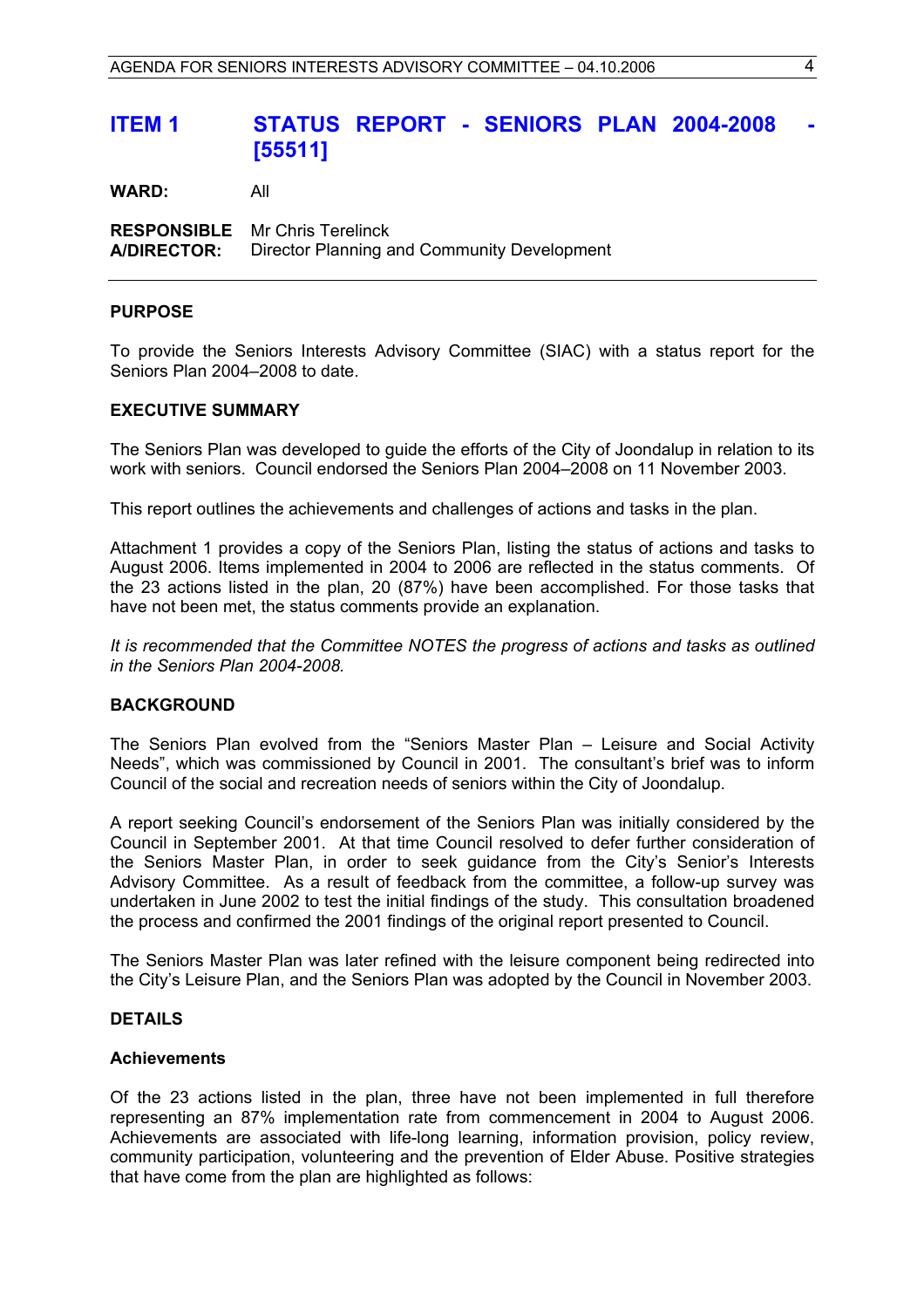#### Seniors Accommodation

Current membership of the SIAC now includes a representative from the WA Retirement Complexes Residents Association (WARCRA), representing senior's accommodation issues relating to retirement complexes. This representation has assisted the City to achieve actions in the Seniors Plan.

#### Prevention of Elder Abuse Network

The City facilitates quarterly meetings of the City's Prevention of Elder Abuse Network. The aim of the network is to raise awareness and distribute information about the issue of Elder Abuse. Active membership currently includes representatives from: Advocare; Community Vision Inc; Office of Seniors Interests & Volunteering; Commonwealth Carelink; the University of WA; Carers WA; City of Stirling; Women's Healthworks; Community Policing; Department of Veterans Affairs; Department for Community Development.

Other agencies are included in a growing contact list which includes: Office of the Public Advocate; Department of Health; Silver Chain; ARAFMI Mental Health Carers; Red Cross; Social Work Department Joondalup Health Campus; Social Work Department Osborne Park Hospital; Granny Spiers Community House and Homes West. The City has an operational Prevention of Elder Abuse website and visitors to the website often telephone for additional information.

The City is also represented at quarterly meetings of the Western Australian Network for the Prevention of Elder Abuse (WANPEA), which is facilitated by Advocare. WANPEA provides opportunities to network, share knowledge and information about resources, issues and trends with key stakeholders outside the City of Joondalup.

The City's involvement in the two networks above is reported to the SIAC. The collation and dissemination of information contributes to ensuring that actions in the Seniors Plan are achieved.

#### Seminars for Seniors

The Seniors Plan advocates that well designed seminars are an ideal way of communicating with seniors about positive and active ageing. Since 2004, the City has hosted two major seminar events that have been both well attended and received.

From 11-15 September 2006, senior residents of the City of Joondalup will have opportunities to participate in a range of activities at various venues throughout the City under the theme "Seniors: This is Your Life"

#### Review of Directory for Seniors and People with Disabilities

A review and evaluation of the directory was completed during 2005. This included looking at other similar resources and obtaining input from the Seniors Interests Advisory Committee and other stakeholders. An updated directory offers an opportunity to provide a holistic and meaningful resource by including additional information as well as appropriate materials related to various life-cycle social issues that may potentially impact upon the directory target group. This includes: prevention of elder abuse; loss & grief; life transitions & changes: positive ageing; volunteering; and emotional health and well-being.

It is anticipated that the directory will be ready for distribution at the end of 2006.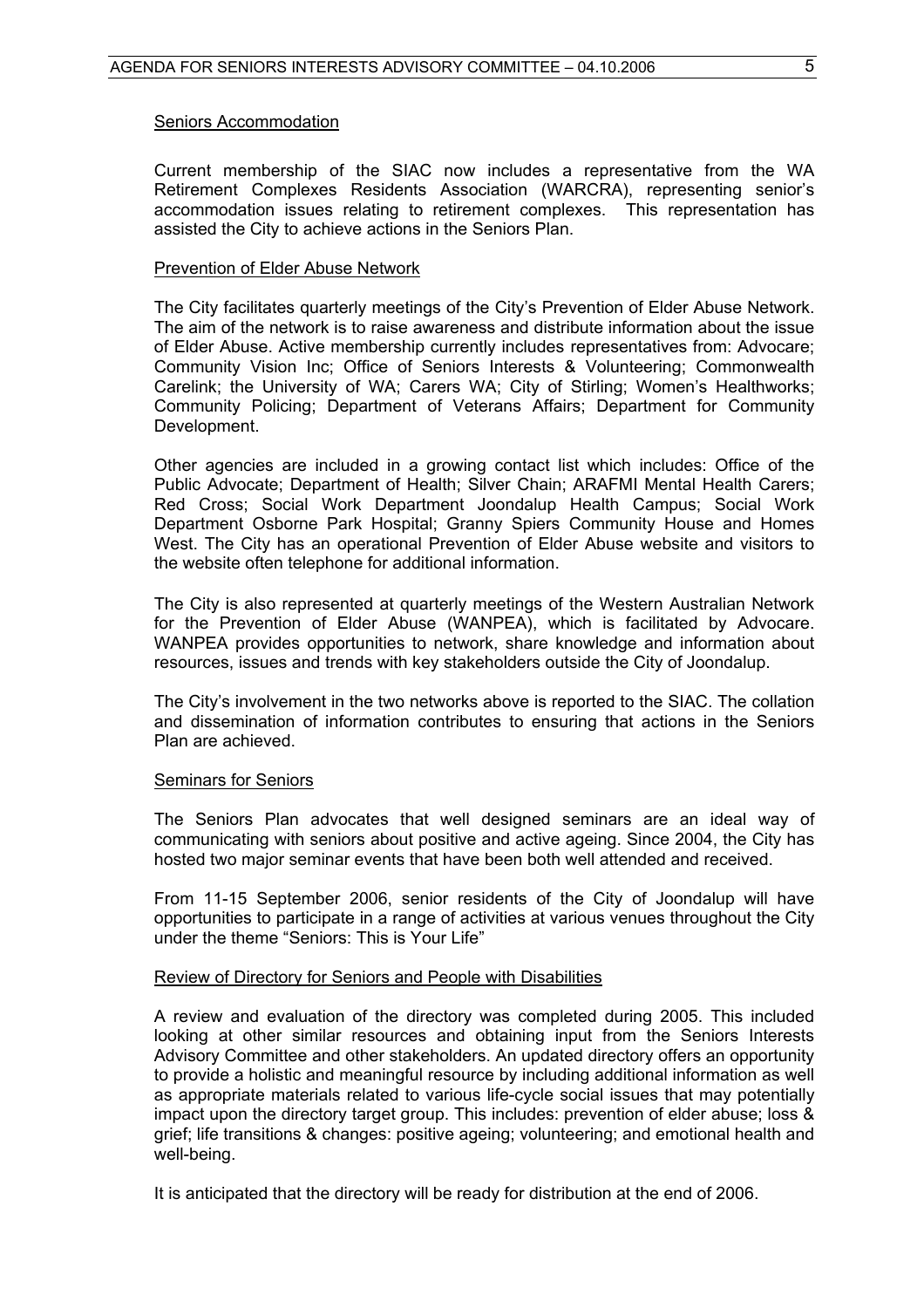#### **Challenges**

Some actions in the Seniors Plan have not been achieved in full within the allocated timeframe. Explanations for actions not being implemented include changes in priorities or capacity to deliver the programs being reduced. Actions listed for continuation or consideration in 2006 and beyond are –

#### Storage Standards for Community Buildings

The City has 28 multi-use facilities that are shared by more than one community group. The storage needs of community groups are far greater today than was the case when the facilities were built and this is an area of concern, particularly for seniors groups using the City's buildings. The Seniors Plan identified the storage issue and made provision for action to be taken to develop a policy about storage in community buildings.

The City commenced an audit of all community buildings in July 2006 and expects it to be completed in October. The rationalisation of storage is a key focus of the audit and the process will identify procedures to improve storage in the future. Eight buildings were listed in the 06/07 minor works budget for improvements to storage spaces.

#### Community Safety Program

The City priorities with regard to the Community Safety program are being reviewed. Once the City has established a position regarding the responsibility of the program, progress will be made towards implementing the actions and tasks assigned in the Seniors Plan.

#### "Absolutely Everybody" Program

The Absolutely Everybody program brings seniors and young people together to break down barriers and perceptions regarding to the victims and perpetrators of crime in the community. The program ran successfully in 2001 and 2002. Whilst attempts to continue the program were made between October 2004 and March 2005, the program did not run due to the inability to engage a group of young people within their academic commitments. At its July meeting, the SIAC resolved not to progress the action to continue the Absolutely Everybody program and to promote other intergenerational programs that exist in the community.

#### **Link to Strategic Plan:**

The Seniors Plan is directly linked to the following key focus areas of the City's Strategic Plan –

#### Community Wellbeing

#### Outcome:

The City of Joondalup is recognised globally as a community that values and facilitates Lifelong Learning

#### Objective 1.1:

To develop, provide and promote a diverse range of lifelong learning opportunities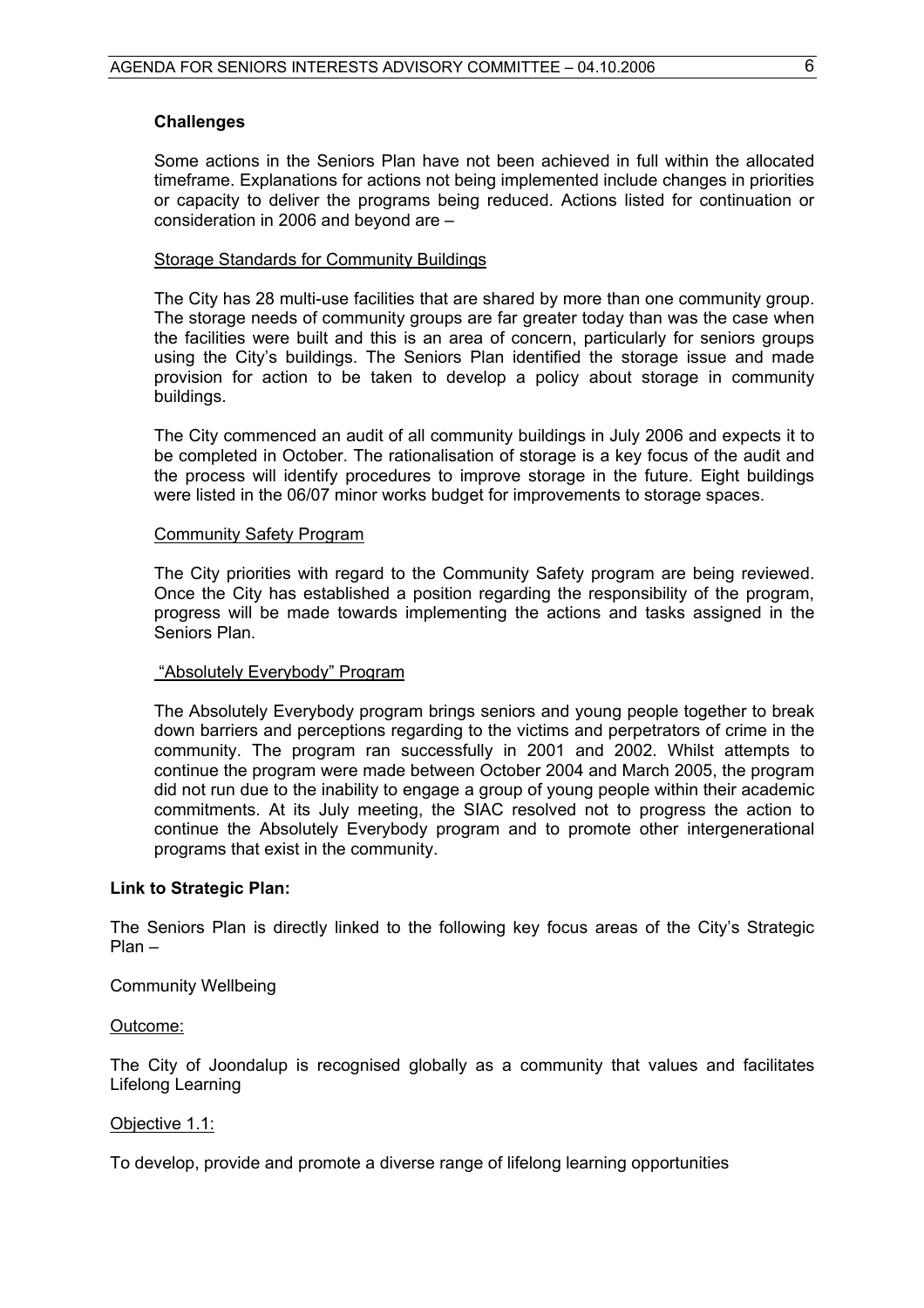#### Outcome:

The City of Joondalup provides social opportunities that meet community needs

Objective 1.3:

To continue to provide services that meet changing needs of a diverse and growing community

Strategy 1.3.1:

Provide leisure and recreational activities aligned to community expectations, incorporating innovative opportunities for today's environment

Strategy 1.3.2:

Provide quality of life opportunities for all community members

Strategy 1.3.3:

Provide support, information and resources

Outcome:

The City of Joondalup is a safe and healthy environment

Objective 1.4:

To work with the community to enhance safety and security in a healthy environment

Outcome:

The City of Joondalup is an interactive community

Objective 4.3:

To ensure the City responds to and communicates with the community

Strategy 4.3.1:

Provide effective and clear community consultation

Objective 4.3.2:

Provide accessible community information

#### **Legislation – Statutory Provisions:**

There is no statutory requirement for the City to have a Seniors Plan. It is considered best practice to implement the actions of the plan to enhance the well-being of seniors in the community.

#### **Risk Management Considerations:**

The City has an ageing population and by implementing the tasks of the Seniors Plan, it is implementing measures that will benefit residents both now and in the future, as well as assisting in preventing common issues from escalating.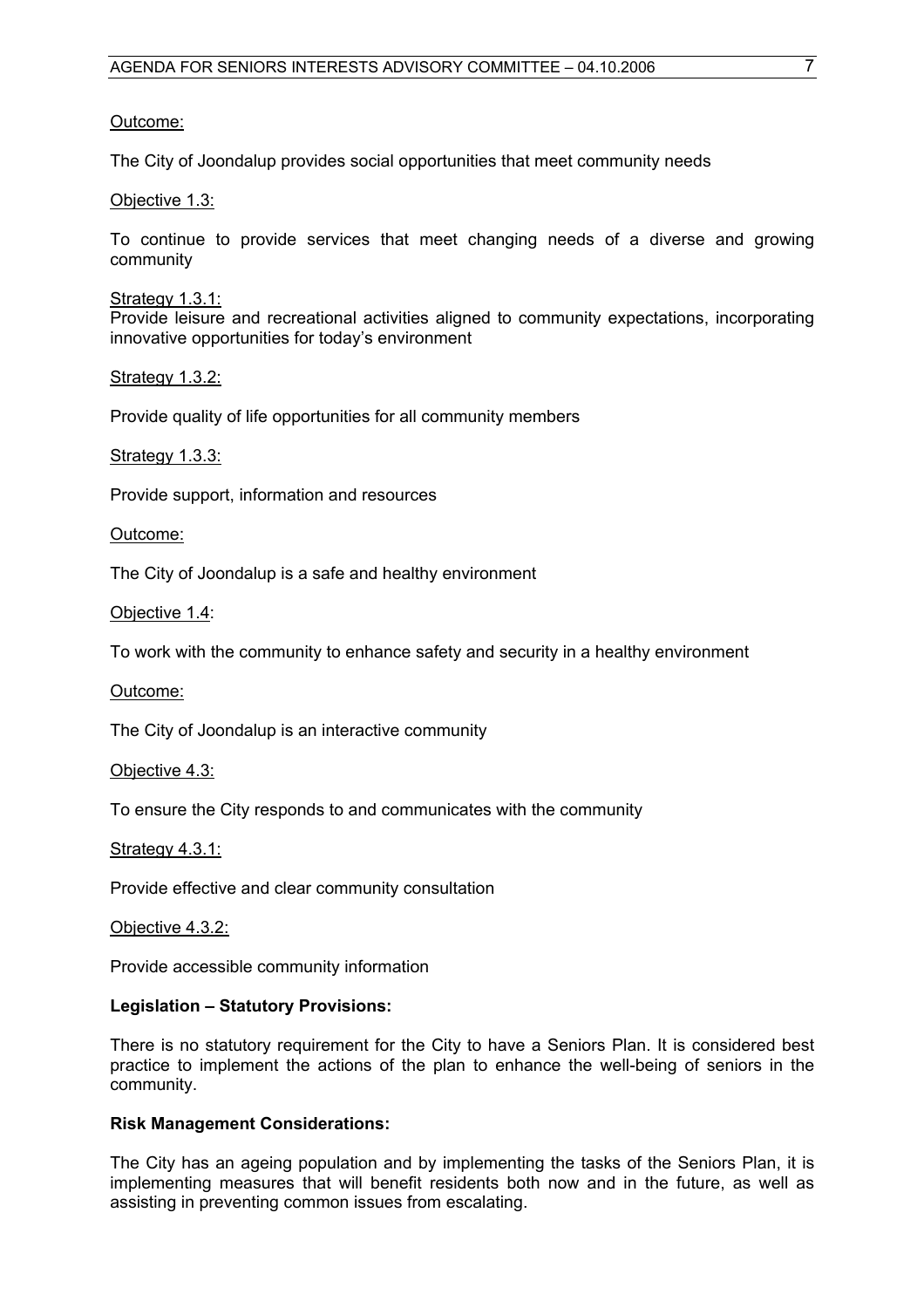#### **Financial/Budget Implications:**

The actions highlighted in the Seniors Plan are directional only and their identification as part of the plan, does not assume that funds are associated. Any initiatives that are to be undertaken by the City as a result of their inclusion in the Seniors Plan would need to seek funding approval through normal Council budget allocation processes. Funds were allocated in the 06/07 budget to assist with the implementation of the Seniors Plan.

#### **Policy Implications:**

A key action in the Seniors Plan is that "Council review all policies that affect seniors." The policies that are deemed to have the most impact on seniors are –

- Access and Inclusion (access to community facilities and public space; overcoming barriers that could prevent participation in community activities)
- Rates (reduced rates for seniors)
- Fees and Charges (reduced fees for seniors for some services)
- Use of community facilities (accommodation provided free of charge to seniors groups under the "subsidised use" policy)

#### **Regional Significance:**

The Seniors Plan is a locally focused initiative; developed to guide the efforts of the City of Joondalup in relation to its work with seniors. Although there may be some issues that are unique within the City, it is likely there will be issues and concerns that are common for all seniors. Whilst focusing and operating locally, the plan has and does consider universal issues that impact upon seniors.

#### **Sustainability Implications:**

The existence of the Seniors Plan enables seniors the opportunity to actively participate in decision-making processes that aim to meet their needs.

The majority of tasks listed within the plan utilise existing resources and staff to implement them. Of those tasks that require additional financial resources, normal Council processes will impact upon the allocation of funds in order for them to be implemented; therefore ensuring a level of commitment by the City will be sustainable.

#### **Consultation:**

Ongoing consultation with City officers, community members and local agencies that work in the areas of seniors occurs to ensure that the tasks listed in the Seniors Plan are completed in a timely manner. Ongoing consultation ensures that the plan continues to reflect local needs and allows for community members and agencies to communicate with the City.

#### **COMMENT**

The three-yearly review of the Seniors Plan is due to commence in January 2007. The SIAC has reviewed the document as part of their agenda since August 2005 and will continue to identify strengths and limitations as part of their agenda. The review will feed into aligning the Seniors Plan with other components of the Community Development Strategy, which is listed for Council endorsement in September 2006.

#### **ATTACHMENTS**

Attachment 1 Seniors Plan 2004–2008 including status report.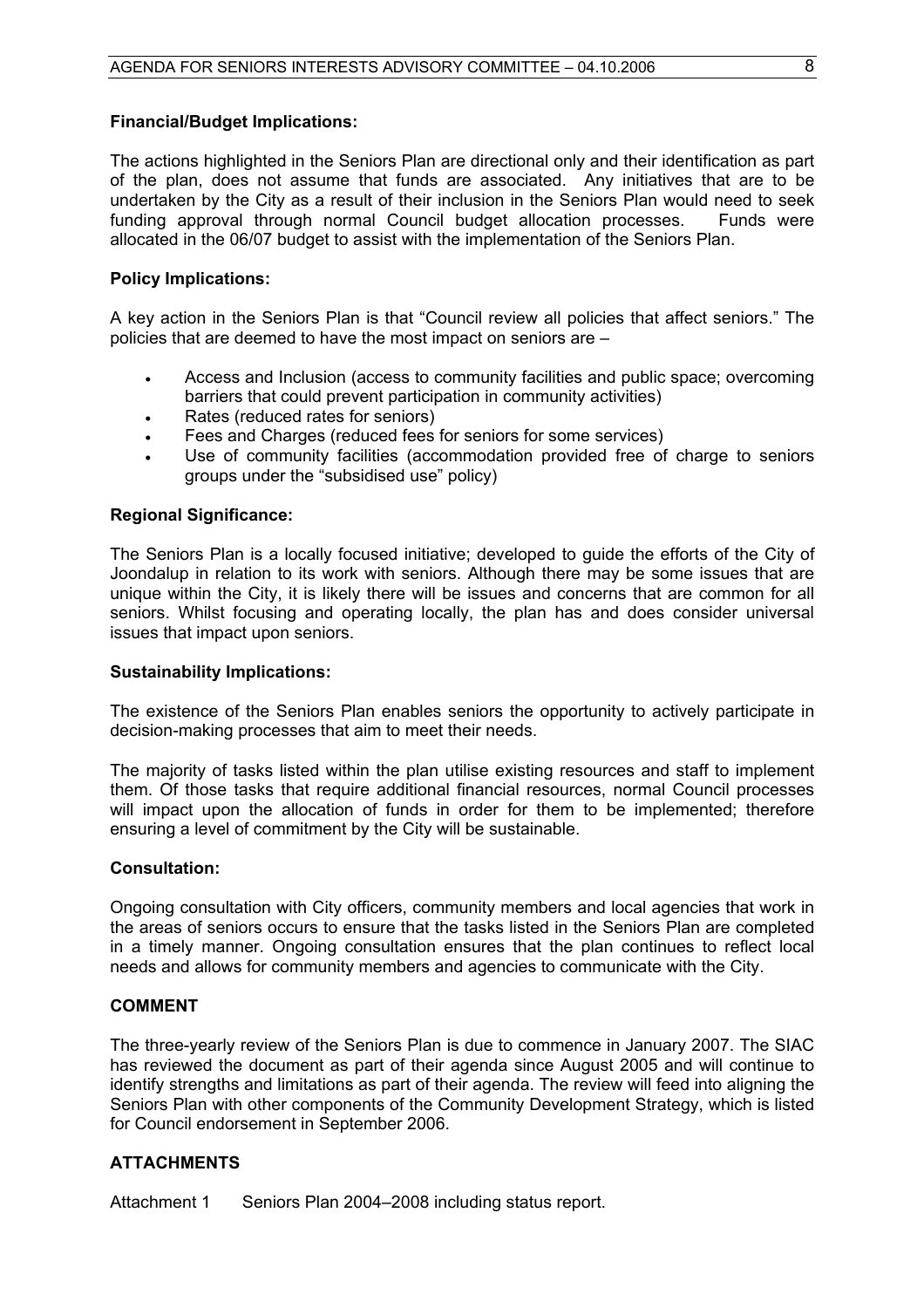#### **VOTING REQUIREMENTS**

Simple Majority

### **RECOMMENDATION**

**That the Committee NOTES the progress of actions and tasks as outlined in the Seniors Plan 2004-2008.** 

*Appendix 1 refers*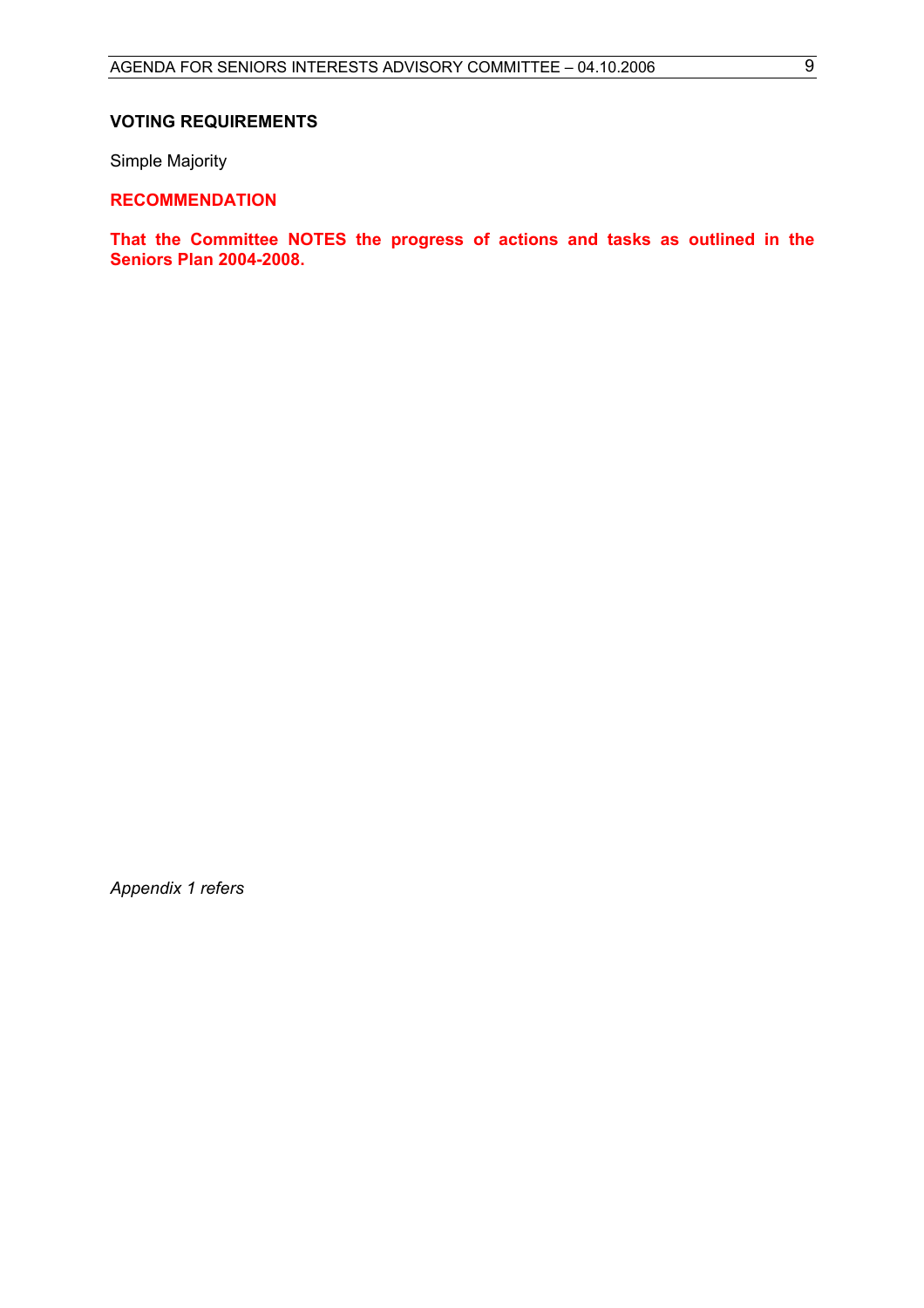# <span id="page-9-0"></span>**ITEM 2 TRANSITIONS IN AGEING RESEARCH PROJECT - AN OVERVIEW 2006 [55511]**

**WARD:** All

**RESPONSIBLE** Mr Chris Terelinck **A/DIRECTOR:** Planning and Community Development (Acting)

#### **PURPOSE**

To provide the Seniors Interests Advisory Committee (SIAC) with an overview of the Transitions in Ageing Research Project – an initiative of the State Government's Active Ageing Strategy – *Generations Together*.

#### **EXECUTIVE SUMMARY**

The State Government's Office of Seniors Interests commissioned research and published a report "Transitions in Ageing Research Project – An Overview 2006 " in August 2006. The research highlighted that the key predictor of successful ageing was the "absence of depression".

This research is considered valuable to the work of the SIAC, as the committee's objective is to "provide advice to Council to ensure that the concerns of seniors are adequately represented in the City's planning processes and the strategic directions being developed for older people across the City". The document will also be useful to inform the review of the Seniors Plan because it outlines predictors for positive and active ageing.

*It is recommended that the Seniors Interests Advisory Committee:* 

- *1 NOTES the findings of the "Transitions in Ageing Project An Overview 2006" Report;*
- *2 ENDORSES the document to be a key resource in the review of the Seniors Plan.*

#### **BACKGROUND**

The major objectives of the research were to investigate:

- Which life transitions seniors believed had the most important continuing influence, either positive or negative, on their lives
- Whether or not seniors were ageing successfully
- Which life transitions were most closely related, either positively or negatively, to people assessing the satisfaction with their quality of life as they grew older.

The research involved two stages: an initial exploring stage followed by a major state-wide telephone survey of 600 Western Australian seniors aged 65 years and over. The telephone survey sample was structured and then weighted to provide a representative sample of seniors aged 65 years and over throughout Western Australia.

A key finding of the report was that the absence of depression was vital to successful ageing. Depression is defined as a persistently depressed mood for at least two weeks that is associated with loss of pleasure in most activities and results in loss of personal, social and work function. When people suffer from depression there is a cost to the community as they seek support from health professionals, take time off work, withdraw from their usual family and community activities and participate in antisocial behaviours.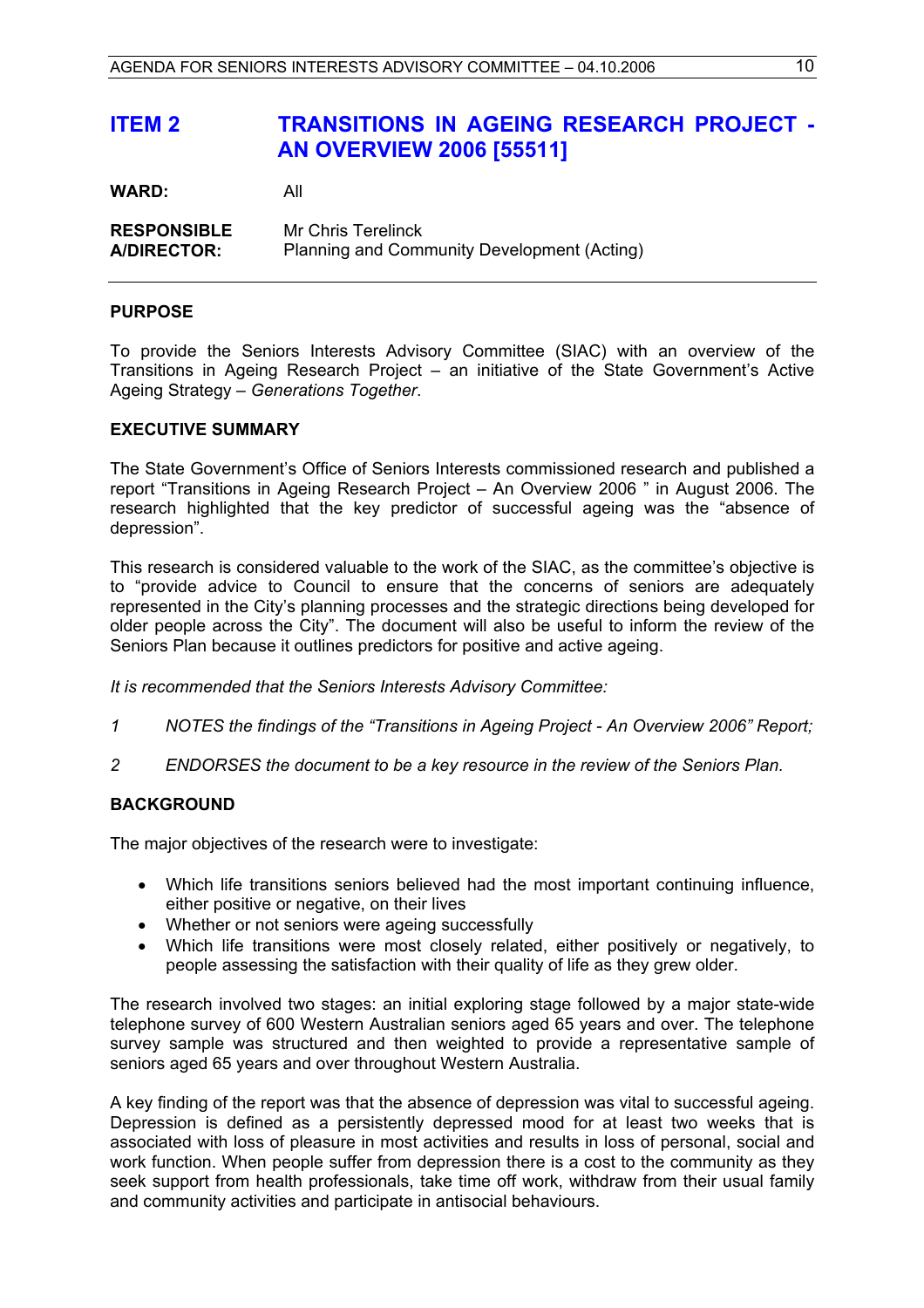#### **DETAILS**

The most common events having a positive influence on seniors' lives related to family (eg regular contact, having grandchildren), leaving paid employment and finding new opportunities after retirement.

The events having a negative influence tended to involve smaller numbers of seniors and related to their own declining health and fitness, the death of important others and the lack of employment opportunities. Three out of five seniors (61%) were ageing successfully, based on self- assessment. Seniors who were more likely to be ageing successfully on this basis were those who were positive about: their emotional state: contact with family and friends: feelings of autonomy: health: and energy levels.

The key predictor of successful ageing was found to underlie other indicators: the absence of depression. One in twelve seniors reported feeling depressed to some extent, while another one in eight appeared to be experiencing a less than satisfactory level of mood. A secondary predictor was gender: female seniors could to some extent be predicted to be ageing more successfully: whereas males could not.

#### **Issues and options considered:**

Not Applicable.

#### **Link to Strategic Plan:**

The research is directly linked to the following key focus areas of the City's Strategic Plan - Community Wellbeing

#### Outcome:

The City of Joondalup is recognised globally as a community that values and facilitates Lifelong Learning

#### Objective 1.1:

To develop, provide and promote a diverse range of lifelong learning opportunities

Outcome:

The City of Joondalup provides social opportunities that meet community needs

#### Objective 1.3:

To continue to provide services that meet changing needs of a diverse and growing community

#### Strategy 1.3.1:

Provide leisure and recreational activities aligned to community expectations, incorporating innovative opportunities for today's environment

#### Strategy 1.3.2:

Provide quality of life opportunities for all community members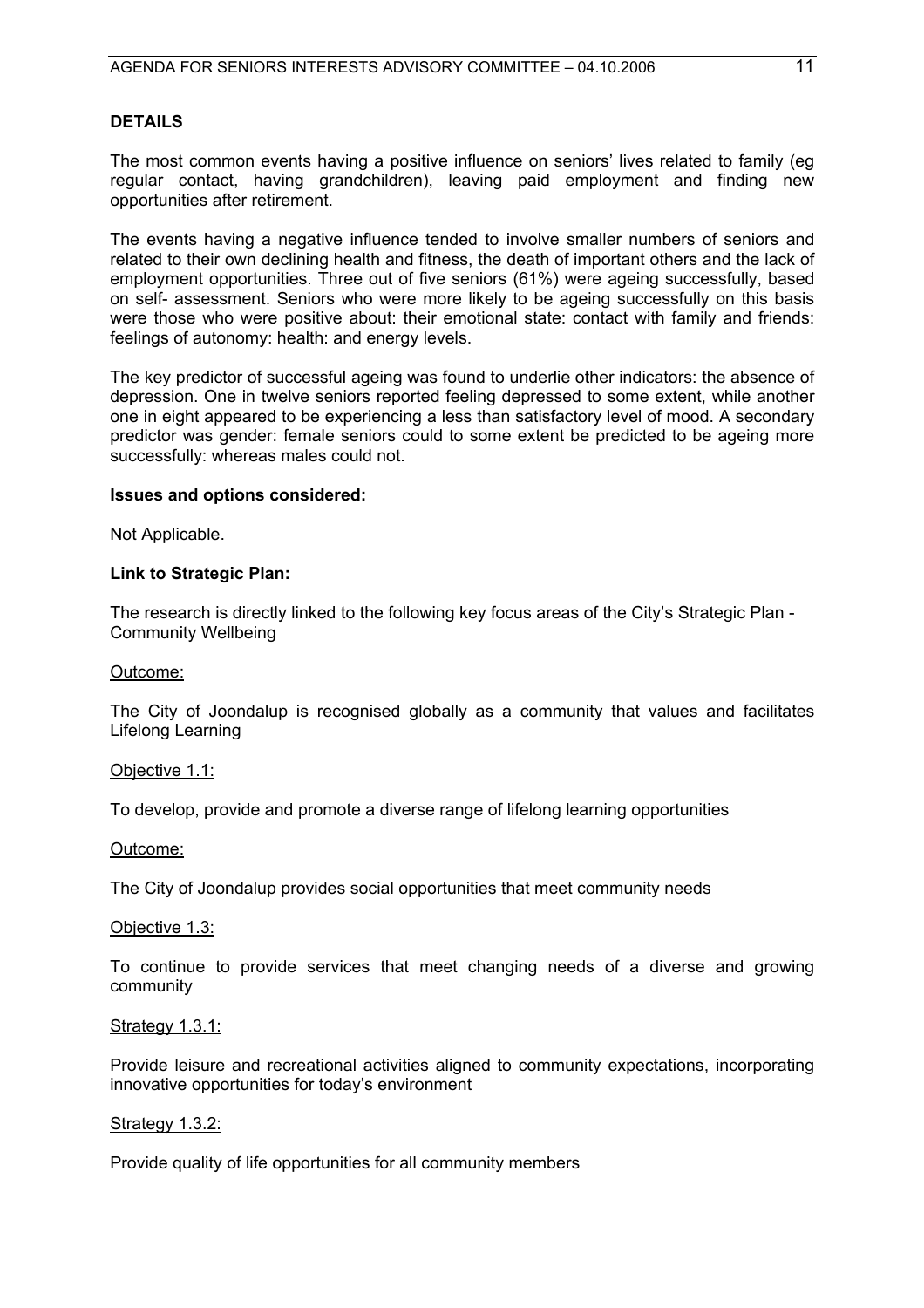#### **Legislation – Statutory Provisions:**

Not Applicable.

#### **Risk Management considerations:**

The City has an ageing population and by considering the findings of this report, the City is implementing measures that will benefit residents both now and in the future, as well as assisting in preventing common issues of concern escalating.

#### **Financial/Budget Implications:**

Not Applicable.

#### **Policy Implications:**

Not Applicable.

#### **Regional Significance:**

The findings of the research have state-wide implications.

#### **Sustainability Implications:**

Not Applicable.

#### **Consultation:**

The State Government surveyed 600 seniors aged 65 years and over to conduct the research for the Transitions into Ageing report.

#### **COMMENT**

The findings about depression among seniors support the State Government's present initiative for active ageing. In addition, several key questions from the research will be included in future community surveys to enable the State Government to measure trends in the importance of major life events and to monitor the level of successful ageing in the WA seniors community.

This research is brought to the attention of the SIAC for the purpose of developing awareness of trends in the seniors' population. Awareness can then be incorporated into the work of the committee and provide focus for strategies associated with the Seniors Plan and other activities.

#### **ATTACHMENTS**

Attachment 1 Transitions in Ageing Research Project - An Overview 2006

#### **VOTING REQUIREMENTS**

Simple Majority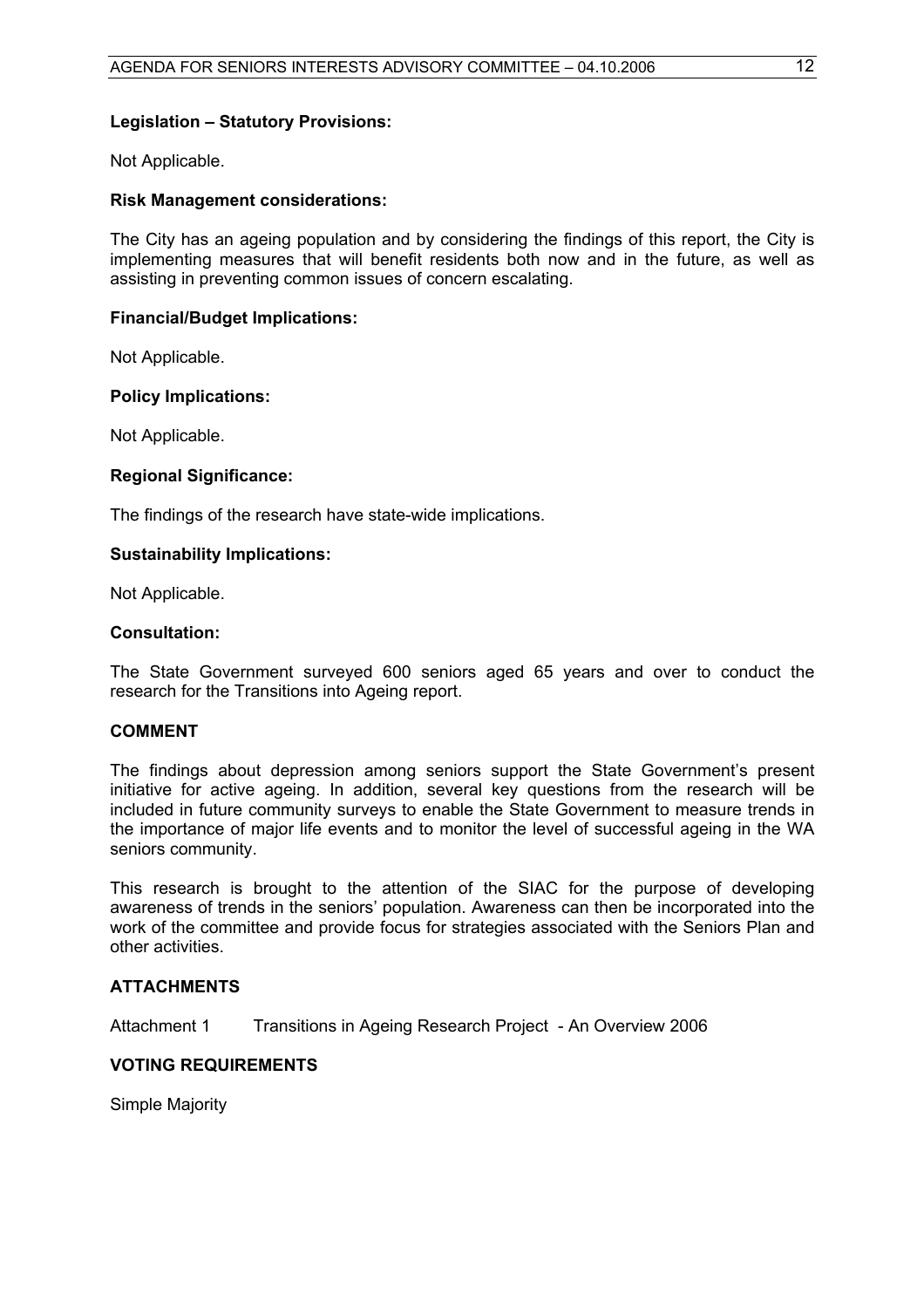#### **RECOMMENDATION**

**That the Seniors Interests Advisory Committee:** 

- **1 NOTES the findings of the "Transitions in Ageing Project An Overview 2006" Report;**
- **2 ENDORSES the document to be a key resource in the review of the Seniors Plan.**

*Appendix 2 refers*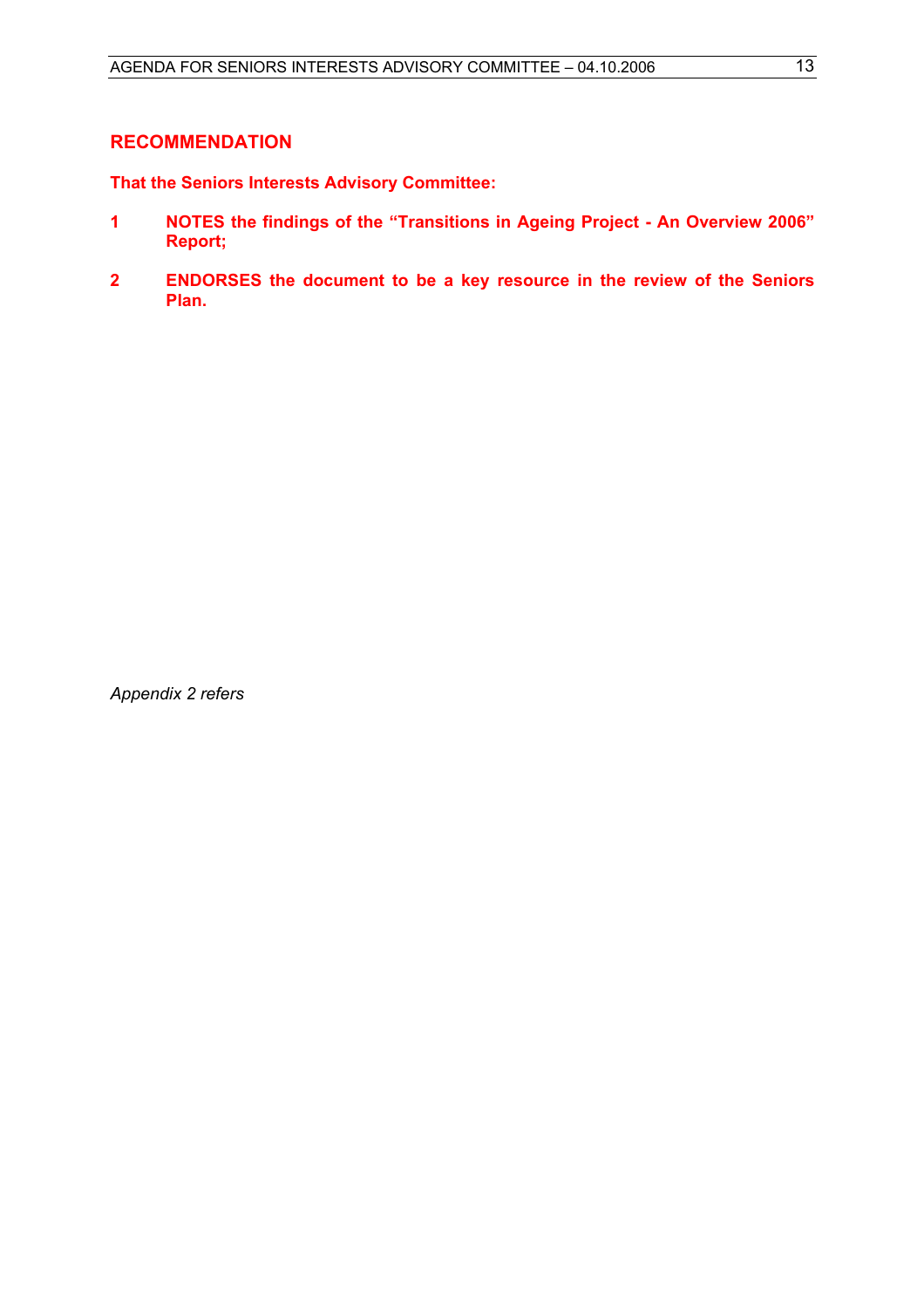# <span id="page-13-0"></span>**ITEM 3 PRESENTATION - TALES OF TIMES PAST [55511]**

**WARD:** All **RESPONSIBLE** Mr Chris Terelinck **A/DIRECTOR:** Planning and Community Development (Acting)

Vasanti Sunderland will attend the SIAC meeting to conduct a presentation on the Tales of Times Past Intergenerational Intercultural Oral History Program. The program evolved from Vasanti's extensive experience working with a wide range of people from diverse experiences and cultural backgrounds in her role as a Community Development Consultant /Facilitator and Storyteller.

The vision of the program is to make a contribution to enriching communities through promoting participation, encouraging understanding and recognition of the value of all members of our community across all cultures and generations.

The aims of the program are to:

- Enable seniors to meet and celebrate shared and different histories;
- Promote interaction between generations within family structures:
- Establish a community resource of oral historians operating as independent groups available to schools, educational institutions, government and non-government agencies, business and community groups and the general public;
- Contribute to a greater understanding of the issues faced by each generation as well as the skills and experiences each can offer, by dispelling the stereotypical myths and fears held by different cultures and generations;
- Break down and reduce the isolation of seniors and age segregation in community activities.

*Appendix 3 refers*